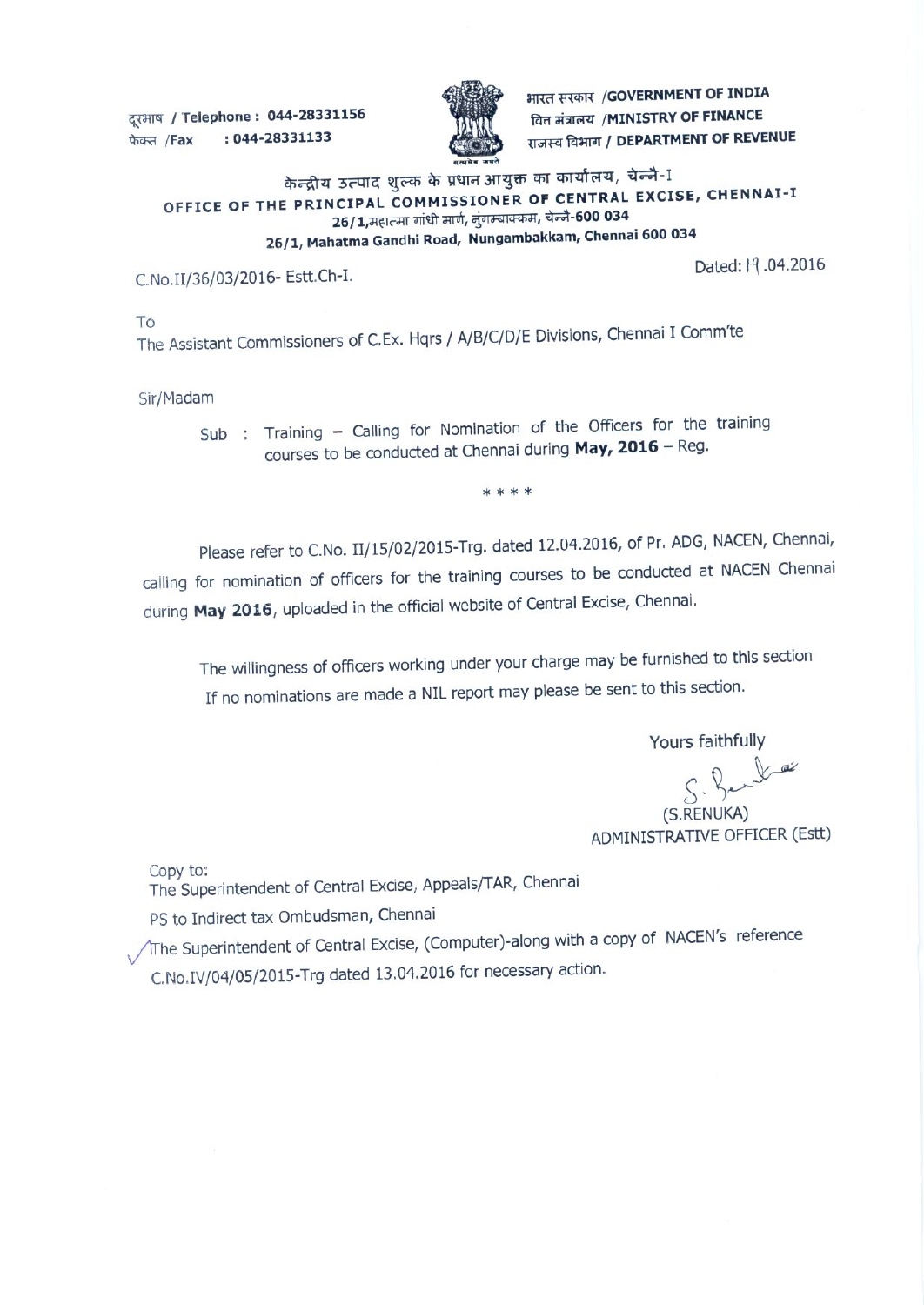

To The Commissioner of Central Excise, 121, Nungambakkam High Road, Chennai - 600 034.

{Kind Attention - The Systems Manager - Website Development}

Sir,

SUB:- NACEN - Publication of the Training calendar for the Month of MAY 2016 in the official website of Chennai Central Excise http://centralexcisechennai.gov.in/) - reg

Kind reference is invited to this office letter even no: dated: 11-08-2015. In continuation of the same, it is requested that the monthly Training calendar indicating the list of Courses scheduled to be conducted during the month of MAY 2016 by NACEN, Chennai which is enclosed herewith may please be published in the official website of the department for the benefit of all the officers.

\*\*\*\*\*\*\*\*

Yours faithfully,

 $3104116$ .

(P.V.K. RAJASEKHAR) Joint Director

Encl: as above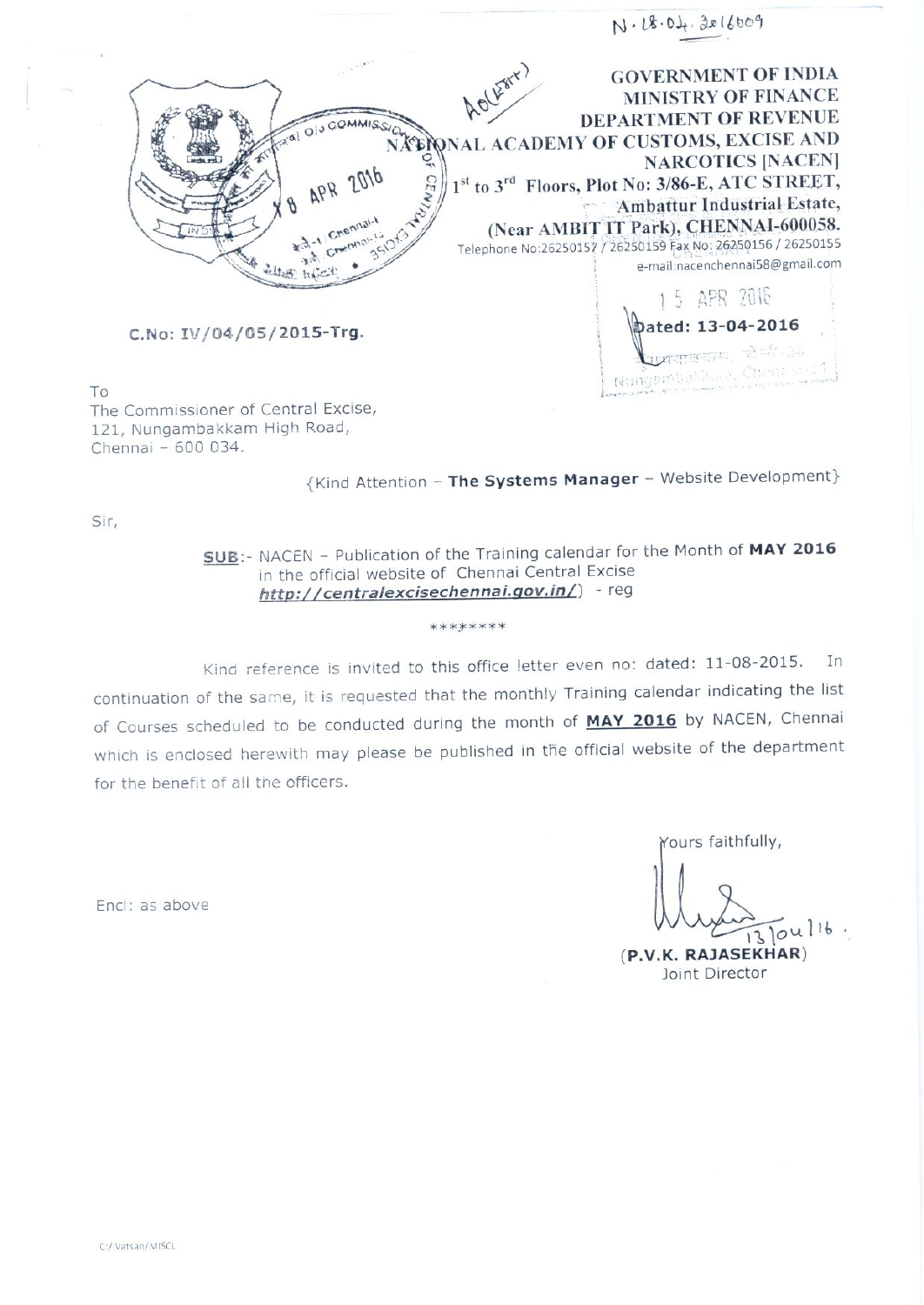**E-MAIL / FAX / SPEED POs't GOVERNMENT OF INDIA MINISTRY OF FINANCE. DEPARTMENT OF REVENUE**  NATIONAL ACADEMY OF CUSTOMS, EXCISE & NARCOTICS **REGIONAL TRAINING INSTITUTE PLOT NO.3/86-E,** *2ND* **STREET AMBATTUR INDUSTRIAL ESTATE, CHENNAI - 600 e-mail: nacenchenna158(4mail.com**  AMBATTUR INDUSTRIAL ESTATE, email: nacenchennai58@gmail.com  $\frac{1}{26}$   $\frac{8}{26}$   $\frac{1}{26}$   $\frac{8}{26}$   $\frac{1}{26}$   $\frac{1}{26}$   $\frac{1}{26}$   $\frac{1}{26}$   $\frac{1}{26}$   $\frac{1}{26}$   $\frac{1}{26}$   $\frac{1}{26}$   $\frac{1}{26}$   $\frac{1}{26}$   $\frac{1}{26}$   $\frac{1}{26}$   $\frac{1}{26}$   $\frac{1}{26}$   $\frac{1}{26}$   $\frac{1}{26}$  **Phone No.044-2625 0083(ADG), 2625 0157, 2625 0159 Fax No.044-2625 0155, 2625 0156 ------ -**   $N_{0.044-2625}$  0083(ADG), 2016<br>Date:12.04.2016 **C. No: II/ 15/02/2015-Trg.**  To<br>The Chief Commissioner(s) of Central  **Excise/Customs, ) Chennai/Coimbatore Zone & Trichy (P). The Chief Commissioner of Service Tax. The Commissioner of Central Exse, Chennai I/II/III/IV /Puducherry/Audit**  cise,<br>'Audit I/Audit II/LTU/Appeals I/Appeals II. **The Commissioner of Service Tax, Chennai I/II/ /III/Audit I/Appeals I/Appeals II. II/Salem/Madurai/Trichy/Thirunelveli.** 

**The Commissioner of Central Excise, dit/Appeals I/Appeals** 

**Coimbatore/ Au** 

**The Commissioner(s) of Customs, Chennai/Trichy/Tuticorin.** 

**(Export-Import)/ Air Port, The Additional Director General of Directorates, Chennai.** 

**Sir /Madam ,** 

**Sub: Training - Calling for Nomination of Officers Regarding. training** courses to be conducted at Chennai during May, 2016 - Regarding. ining – Calling for Nommation of equation of the **Requested at Chennai during May, 2016 – Requested at Chennai during May, 2016 – Requested at Chennai during May, 2016 – Requested at**  $\frac{1}{2}$ 

**4.• \*4:** 

The following is the schedule of courses proposed to be essentially the schedule of courses proposed to be essentially courses proposed to be conducted during the th of  $May, 2016$  at NACEN, Chennai.

|           | $_{111011111}$ of <b>may</b> , $2010$ as $\ldots$                                                                                                                                                                            |                       |                                 |                                                   | Course Director                              | Counsellor                             |  |
|-----------|------------------------------------------------------------------------------------------------------------------------------------------------------------------------------------------------------------------------------|-----------------------|---------------------------------|---------------------------------------------------|----------------------------------------------|----------------------------------------|--|
| SI.<br>NO | Name of the Course                                                                                                                                                                                                           | Month of<br>May, 2016 | Level of<br>Officers<br>(Group) | Nominations<br>called for from                    | S/Shri./Ms.                                  | Shri./Smt.<br>R. Arun.<br>Singh, Supdt |  |
|           | cancias Workshop on<br>Conduct of 'Special<br>Aridit' in Central<br>$\pm$ scrae and Service.<br>Tax under Section 14.<br>Numberton 14AA.                                                                                     | (11)<br>03.05.2016    | Group A, B<br>8: C              | Central Excise<br>Zone, Chennai<br>and Coimbatore | S. Anand Kumar,<br>Assistant Director        |                                        |  |
|           | $-4.0$ L/N 19644.<br>$\epsilon$ na da k $W$ arkshop on<br>conduct of "Special"<br>Saide ar Central<br>$\chi$ , and a transfer experience<br>$\alpha = \arctan \theta$ , and then $14$<br>$\omega_{\rm{max}}$ , and the DVAA. | (11)<br>09.05.2016    | Group A, B<br>79. C             | Service Tax Zone,<br>Chennai and<br>Coimbatore    | P. Venkatasubramaniam,<br>Assistant Director | $V$ 1. Han,<br>: apdi                  |  |
|           | $\mathbf{c} = 1$ , $\mathbf{c} = \mathbf{1}^T \times \mathbf{k}$ .                                                                                                                                                           |                       |                                 |                                                   |                                              |                                        |  |

Page 1 of 3

**--**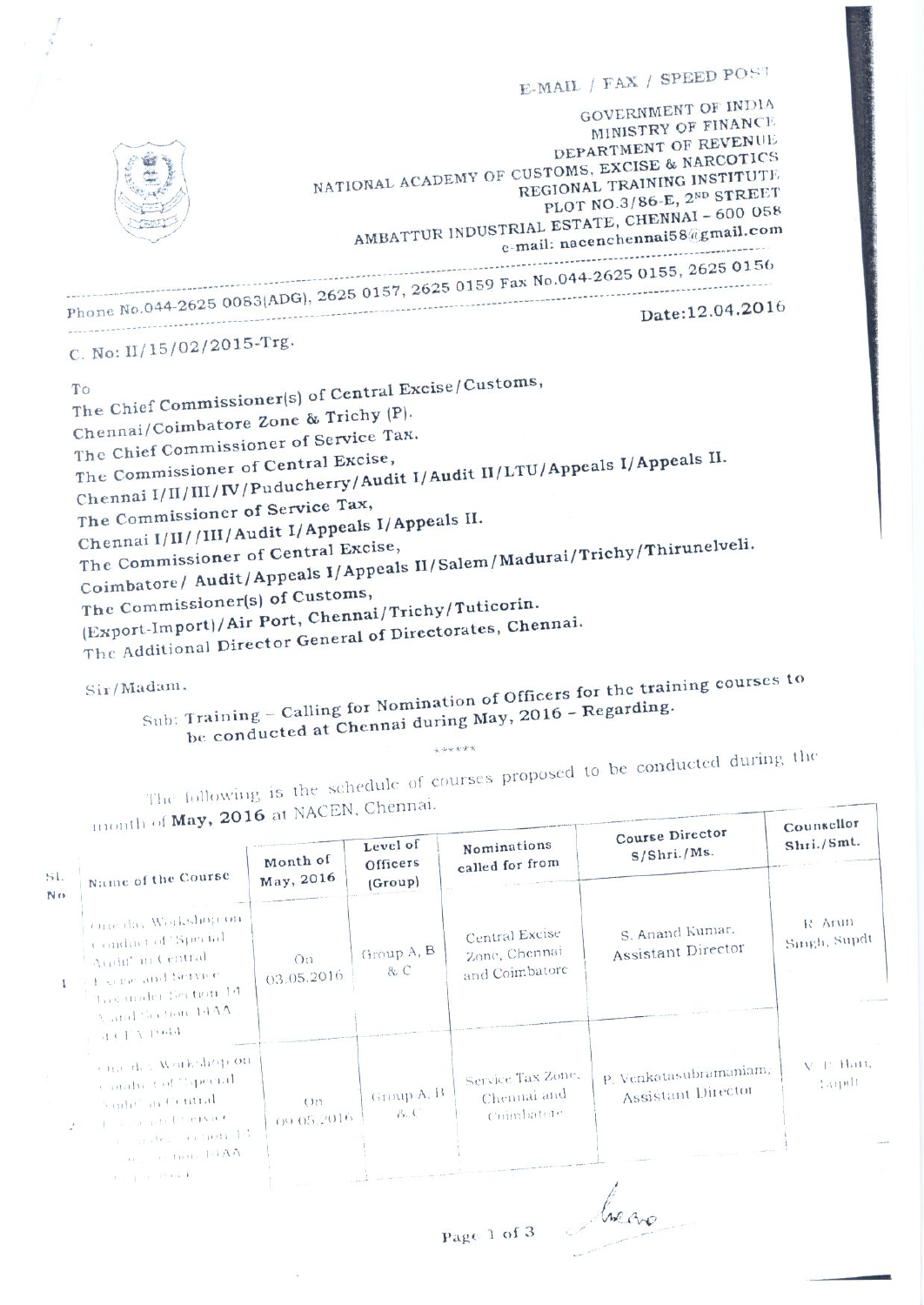| 3 | Two day GST Seminar<br>for C. Ex, Service tax<br>and State Commercial<br>Tax Official (VAT) in<br>Co-ordination with<br>Directorate General of<br>GST, New Delhi | 11.05.2016<br>8.<br>12.05.2016 | Group A, B<br>$\alpha$ C   | Central Excise /<br>Customs/Service<br>Tax / $LTU$ $\&$<br>Directorates | P.V.K.Rajasekhar,<br>Joint Director   | R. Arun Singh,<br>Supdt<br>R. Srivatsan,<br>Supdt |  |
|---|------------------------------------------------------------------------------------------------------------------------------------------------------------------|--------------------------------|----------------------------|-------------------------------------------------------------------------|---------------------------------------|---------------------------------------------------|--|
| 4 | One day Seminar on<br>Adjudication process                                                                                                                       | On<br>20.05.2016               | Group A, B<br>$85^\circ$ C | Central Excise /<br>Customs/Service<br>Tax / LTU $\&$<br>Directorates   | S. Anand Kumar,<br>Assistant Director |                                                   |  |

2. All **Nominations may please be sent in the following format so as to facility of** contact, registering them in NACEN Training Software and for obtaining online feedback. All such nominations may please be sent so as to reach this Office atleast any officer, a **NIL** report may please be sent.

## **TRAINING NOMINATION FORMAT**

| Trainee code has 1<br>Name of<br>Date<br>e-mail<br>Mobile<br>$\sim$ Category<br>Gender<br>already been<br>No<br>Empl<br>the<br>Design<br>D<br>No.<br>ST<br>Οİ<br>(M/F)<br>generated.<br>Comm'te<br>Birth<br>ation<br>oyee |     | Name / If NACEN   |  |  |  |     |           |  |
|---------------------------------------------------------------------------------------------------------------------------------------------------------------------------------------------------------------------------|-----|-------------------|--|--|--|-----|-----------|--|
| Directorate I<br>code<br>Others)                                                                                                                                                                                          | ST. | indicate the same |  |  |  | OBC | SSO<br>ID |  |

**3.**  It may also please be ensured that once nominations are made, there are no last minute cancellations and the concernies of the mominations are made, there are no last cancellations and the concerned controlling officers are instructed to relieve officers for training without delay. The training courses may be cancelled or postponed, sufficient nominations are not received. Therefore trainees may be advised to check with NACEN before starting their journey.

- 4. The Officers so nominated may please be informed that;
- a) they should report to the respective Course Directors/Counsellors for the above courses, sharply at **09.45 hrs** on the date of commanders for the above on the date of commencement of respective course.
- **b)** they will be able to leave the Academy on the **concluding date only after 17.45** hrs and accordingly they may arrange their return tickets.
- **c) the Academy (NACEN) is functioning from the premises situated at Floor of Plot No: to 3..' 3/86-E, Ambattur Industrial Estate, Arnbattur, Chennai -58.**

**Page2 of 3**